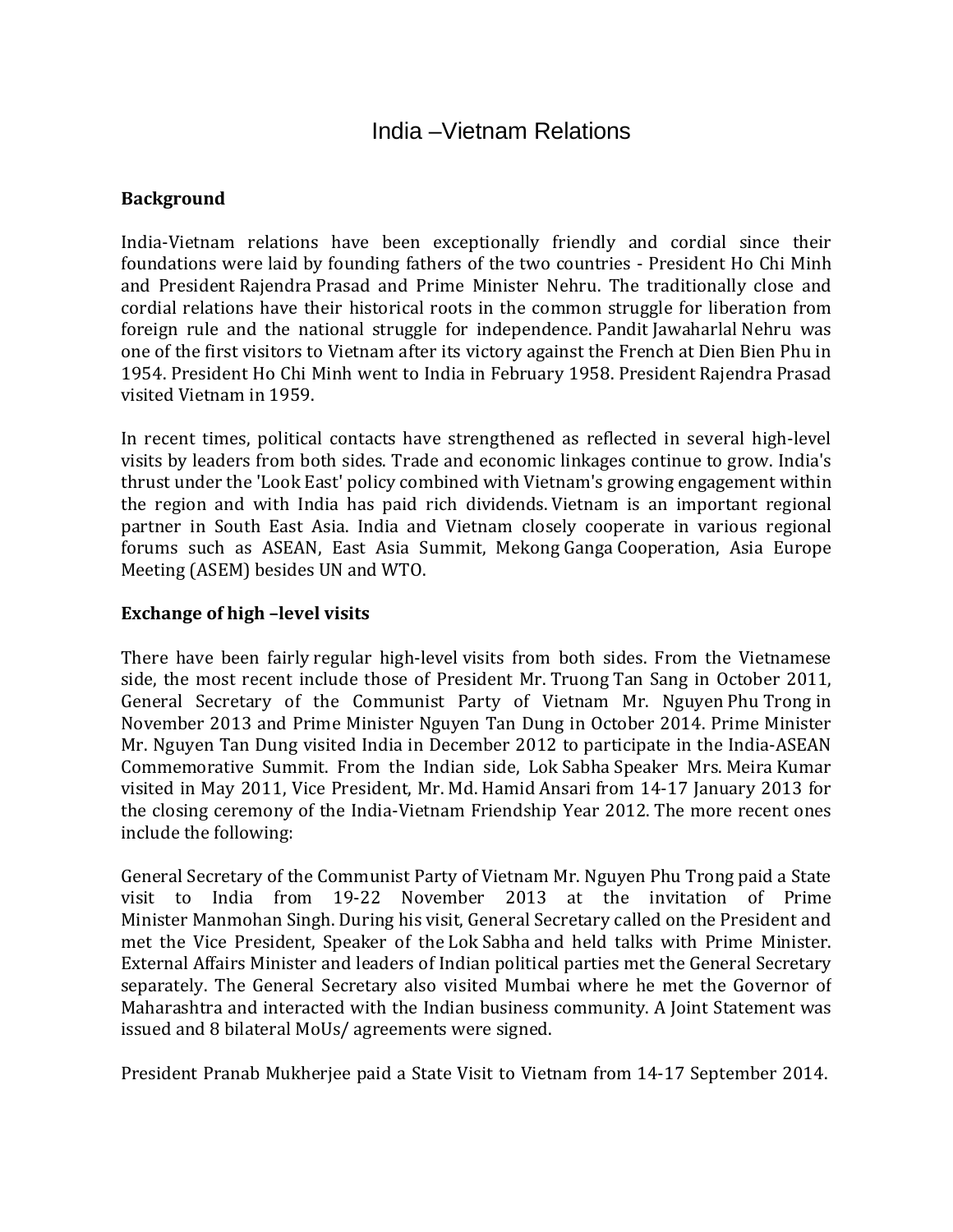During the visit, he held delegation level talks with the President of Vietnam and had meetings with the PM, CPV General Secretary and the National Assembly meetings with the PM, CPV-General Secretary and the National Assembly<br>Chairman. Following the talks with the Vietnamese President. seven Chairman. Following agreements/MOUs were signed in the fields of Customs, Defence LOC, Animal Health, Pangasius Breeding, Youth Affairs and starting of direct flights between India and Vietnam. During the visit, both Presidents jointly inaugurated the Centre for Indian Studies in the Ho Chi Minh Academy of Politics and Public Administration. The President also visited Ho Chi Minh City from 16-17 September.

Vietnamese Prime Minister Nguyen Tan Dung paid a State Visit to India on 27-28 October 2014. He held delegation levels talks with Prime Minister Modi and had meetings with the President, Vice President, Speaker of Lok Sabha and EAM. PM Dung also visited Bodh Gaya and met the Chief Minister of Bihar. Seven agreements on education culture, energy were signed during the visit. Bank of India was also granted an inprinciple approval to open branch offices in Vietnam.

Ministerial-level exchanges in the last few years include: External Affairs Minister Mr. S.M. Krishna visited Hanoi in September 2011 for the 14th India-Vietnam Joint Commission Meeting on Trade, Economic, Scientific and Technological Cooperation. Minister of State for External Affairs, Mr. E. Ahmed in January 2012 for the inauguration of the 'India-Vietnam Year of Friendship' marking the 40th anniversary of establishment of full diplomatic relations. Minister of Commerce and Industry Mr. Anand Sharma in March 2012. Minister for Agriculture Mr. Sharad Pawar in October 2012 and Minister of State for Tourism, Dr. K. Chiranjeevi in January 2013. Minister of State for Commerce and Industry Dr. D. Purandeswari to Ho Chi Minh City in April 2013, Minister of Shipping Mr. G.K. Vasan in May 2013, during which the bilateral Maritime Shipping Agreement was signed. Shri V. Kishore Chandra Deo, Minister for Tribal Affairs & Panchayati Raj led a 12 member delegation to Vietnam from 7-11 January 2014 at the invitation of UNDP. Apart from Hanoi, the delegation also visited Danang and ethnic minority region of Quang Ngai and Tra Bong. EAM Smt. Sushma Swaraj visited Vietnam from 24-26 August 2014 to attend the Regional HOMs Conference in Hanoi on 26 August, the 3rd ASEAN-India Network of Think Tanks Meeting from 25-26 August and also had bilateral meetings with Vietnamese leaders. Defense Minister Mr. Manohar Parrikar, accompanied by a 7-member delegation comprising senior officials, paid an official visit to Vietnam from 5-7 June, 2016. A Defence Industry Business Meeting was organized on the sidelines of the visit. MoS for External Affairs, Gen (Retd.) Dr. V.K. Singh visited Vietnam from 20-23 April 2017. Apart from Hanoi he also visited Ho Chi Minh City and inaugurated the Indian Cultural Centre. Commerce and Industry Minister, Ms. Nirmala Sitharaman visited Vietnam from 21-23 May 2017 to attend the RCEP meeting hosted by Vietnam.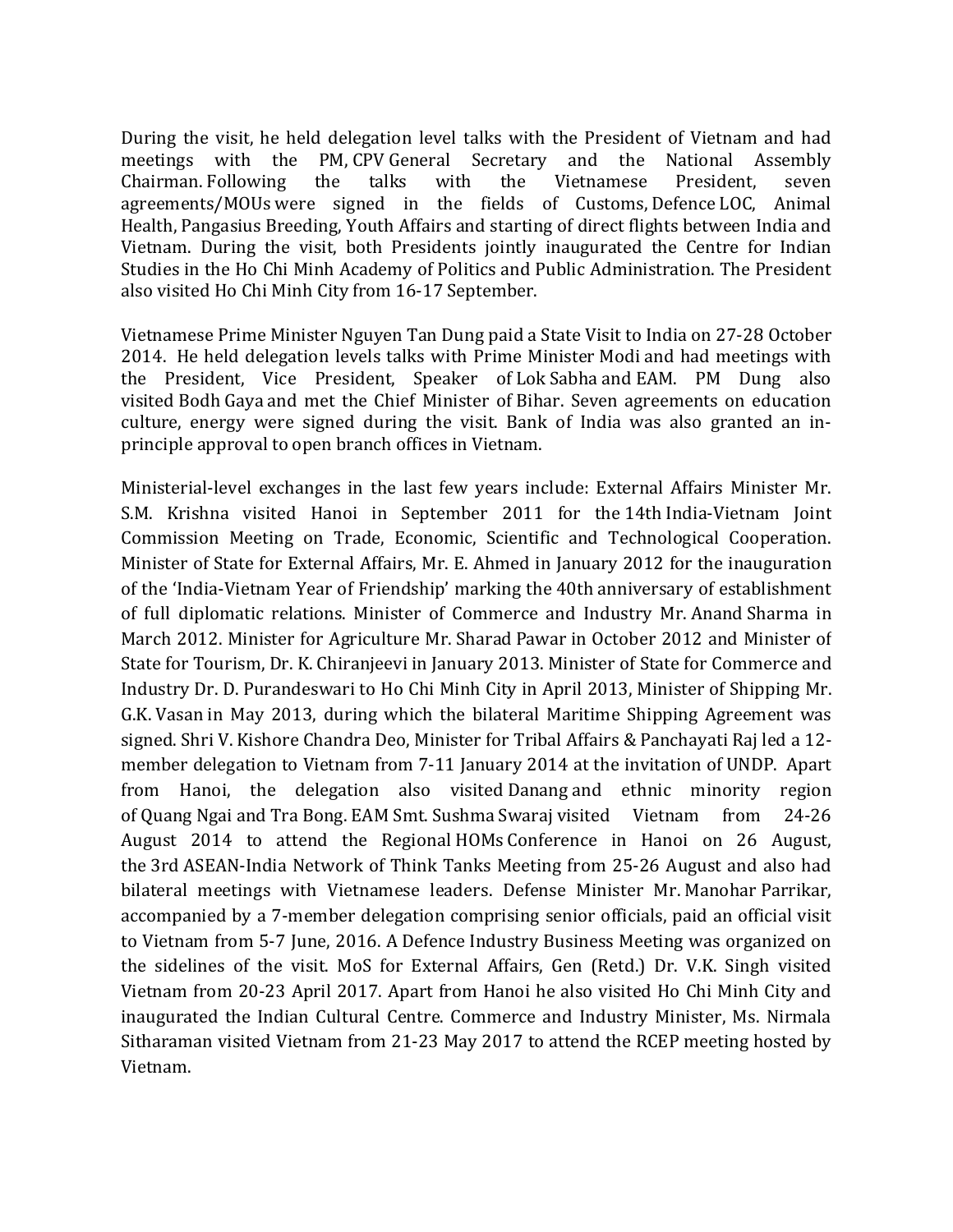At the invitation of Mr. Nguyen Xuan Phuc, Prime Minister of Vietnam, Prime Minister Narendra Modi paid an Official Visit to Vietnam on 02 - 03 September 2016. After their bilateral talks the two Prime Ministers witnessed the signing of several bilateral documents. During his visit, PM also met Mr. Nguyen Phu Trong, General Secretary of the Communist Party of Vietnam, Mr. Tran Dai Quang, President of Vietnam, and Mrs. Nguyen Thi Kim Ngan, President of the National Assembly of Vietnam. Based on the excellent relations and with the desire to contribute to regional peace, stability, cooperation and prosperity, Vietnam and India agreed to elevate the cooperation and prosperity, Vietnam and India agreed to elevate the Strategic Partnership to a 'Comprehensive Strategic Partnership'.

From the Vietnamese side, the recent visits include those of: Deputy Prime Minister Mr. Nguyen Thien Nhan in March-April 2012. Chairman of the Fatherland Front,<br>Mr. Huvnh Dam in November-December 2012 under the Distinguished November-December Visitors Programme of ICCR. Deputy Finance Minister, Mr. Tran Van Hieu in August 2012. Deputy Prime Minister, Mr. Vu Van Ninh in January 2013. Vice President of National Assembly Nguyen Thi Kim Ngan in February 2013. Minister for Information and Communication Mr. Nguyen Bac Son in July 2013, Foreign Minister Pham Binh Minh in July 2013 for the 15th meeting of the Joint Commission, Minister of Public Security Gen. Tran Dai Quang in November 2013 and Minister of Health Dr. Nguyen Thi Kim Tien in December 2013. Prof. Nguyen Xuan Thang, President of the Vietnam Academy of Social Sciences (VASS) visited India in August 2014 under the ASEAN-India Eminent Person Lecture Series. Prof. Ta Ngoc Tan, President of the Ho Chi Minh National Academy of Politics and Public Administration visited India in October 2014. An MoU with the Indian Institute of Public Administration (IIPA), New Delhi was signed during this visit. Vietnamese Politburo Member and President of the Vietnam Fatherland Front Neuven Thien Nhan visited India in March 2015. Defence Minister Nguyen Thien Nhan visited General Phung Quang Thanh visited India from 23-26 May 2015. Defence Minister Ngo Xuan Lich visited India from 3-5 December 2016. He also called on Prime Minister Modi. Ms. Nguyen Thi Kim Ngan, President of the Vietnamese National Assembly visited India from 8-11 December 2016. Minister of Information and Broadcasting Dr. Truong Minh Tuan visited India from 24-29 March 2017. Joint Work Implementation Plan between the two Ministries was signed during the visit. The Joint Working Group on IT held its first meeting on 24th August 2017 in Hanoi. Deputy Prime Minister and Foreign Minister Pham Binh Minh visited India on 3-5 July 2017. He also attended the IX Delhi Dialogue.

Regular meetings between the leaderships of the two sides have taken place on the sidelines of multilateral summit meetings.

### **Institutionalized mechanisms for bilateral exchanges**

The Joint Commission Meeting at the Foreign Ministers' level and Foreign Office Consultations (FOCs) and Strategic Dialogue at Secretary-level provide the larger framework for bilateral cooperation in various areas. There is an annual Security Dialogue at Defence Secretary Level and a Joint Committee on Science and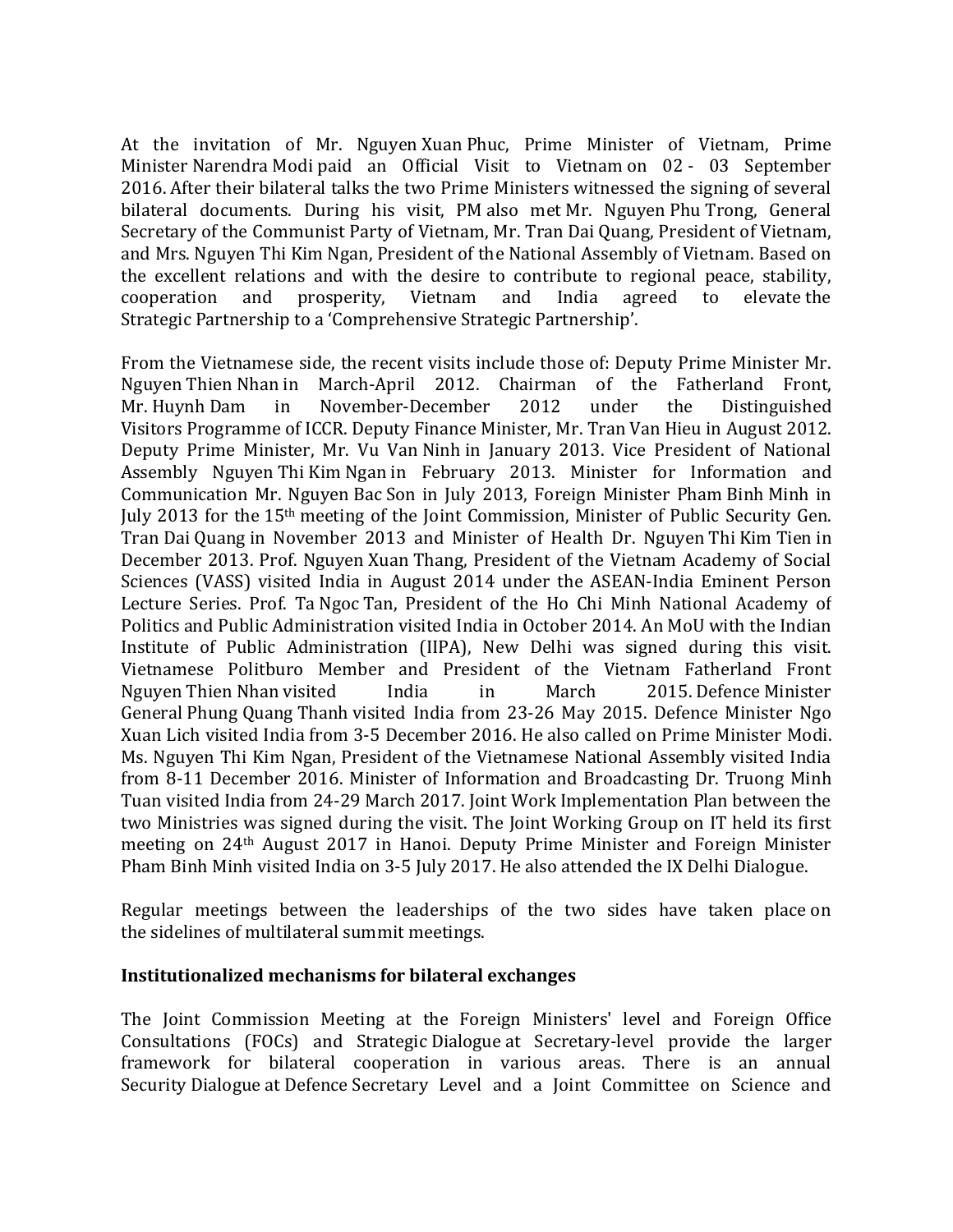Technology that meets periodically. The India-Vietnam Joint Working Group on Educational Exchange was set up in 2012. The India-Vietnam Joint Sub-Commission on Trade was set up in 2013. The last meeting of the Joint Sub-Committee on Trade was held in March 2016 in New Delhi. The first meeting of the Joint Maritime Liaison Committee between India and Vietnam was held on 15th April 2016, in Mumbai. The 10th Joint Subcommittee Meeting on Science and Technology was held in Delhi on 21st December 2017 while the first meeting of the JWG on IT was held on 24th August 2017, in Hanoi.

#### **Economic and Commercial Relations**

India's relations with Vietnam are marked by growing economic and commercial engagement. India is now among the top ten trading partners of Vietnam. During former Prime Minister Nguyen Tan Dung's visit to India in October 2014, the two sides decided to make economic cooperation a strategic thrust in the India-Vietnam Strategic Partnership. Thereafter, during the 2<sup>nd</sup> meeting of the Joint Sub-Committee, held on 20th January 2015, five key sectors were identified as thrust areas including garment and textile, pharmaceuticals, agro-commodities, leather & footwear and engineering. The 3rd meeting of the JCM was held in New Delhi on 15 March 2016.

Bilateral trade between India and Vietnam has seen continuous growth over the past many years. India is now among the top ten trading partners of Vietnam. According to GOI data, total trade between the two countries during April – Nov of fiscal year 2016- 2017 was US\$ 6244.92 million. The two sides agreed to set the target of bilateral trade at USD 15 billion by 2020. Major export commodities from India are machinery and equipment, seafood, pharmaceuticals, cottons of all kinds, automobiles, textiles and leather accessories, cattle feed ingredient, chemicals, plastic resins, products of chemicals, fibres of all kinds, steel of all kinds, fabrics of all kinds, ordinary metals and jewellery & precious stones.

Main items of imports from Vietnam are mobile phones & accessories, computers and electronics hardware, machinery and equipments, chemicals, rubber, ordinary metals, wood and wooden products, fibres of all kinds, pepper, means of transport, products of steels, coffee, footwear, products of chemicals and polymers and resins.

Indian investments in Vietnam have remained constant at around US\$ 1 billion but are expected to rise in the coming years**.** During 2016, according to figures from the Foreign Investment Agency of Vietnam, Indian companies registered 17 new projects with a total capital of US\$98.12 million in the areas of food processing, fertilizers, auto components, textile accessories etc. With these projects, India now has 131 major projects with total investments of about US\$707.95, ranking 25th among 110 countries and territories investing in Vietnam. The figure from Vietnam does not include Indian investment from third countries. Major sectors of investment are energy, mineral exploration, agroprocessing, sugar manufacturing, agro-chemicals, IT and auto components.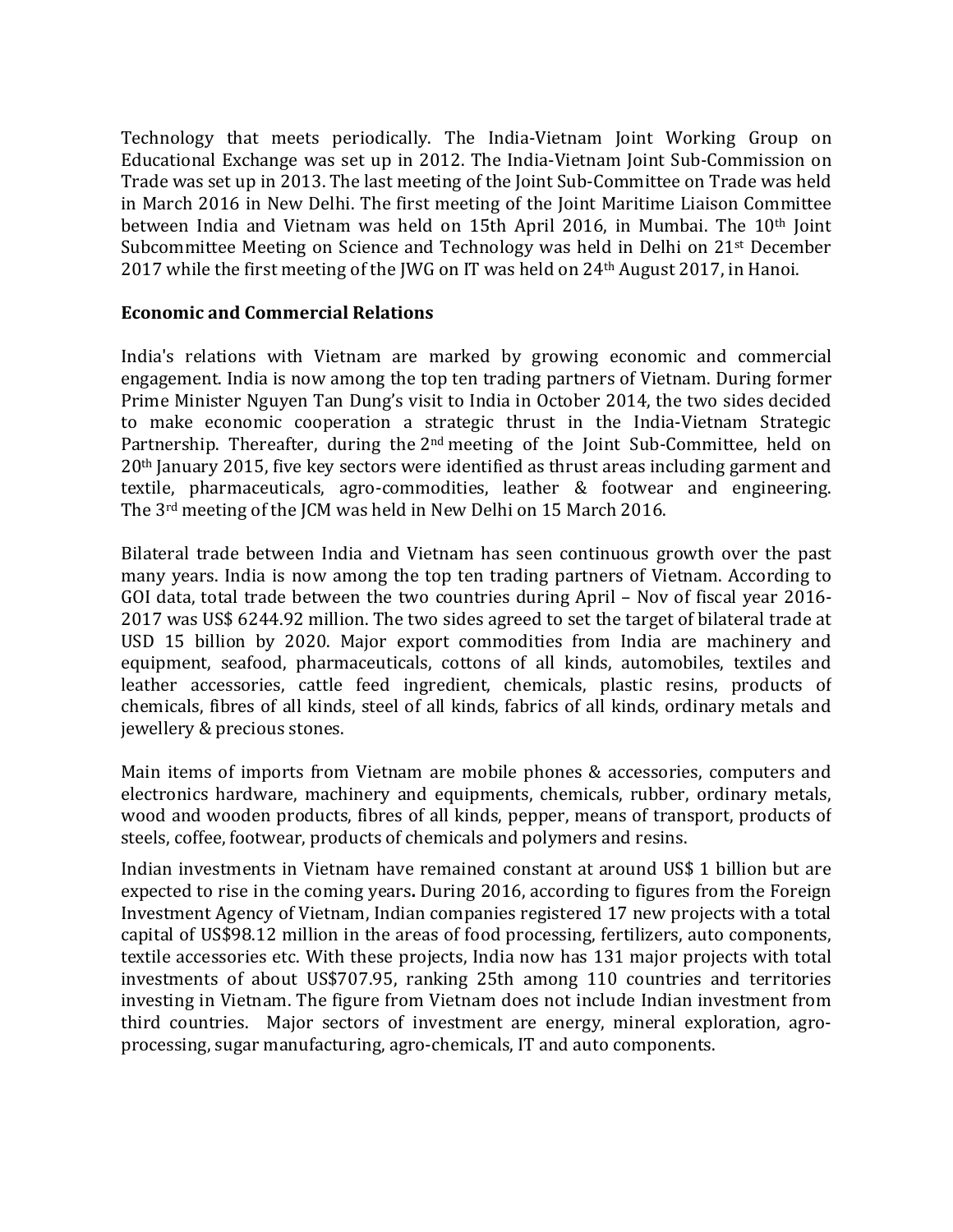#### **Defence Cooperation**

Defence Cooperation has emerged as a significant pillar of our strategic partnership with Vietnam. After the signing of the MoU on Defence Cooperation by the two Defence Ministers in November 2009, the relations have grown from strength to strength. Indian ships regularly make friendly port calls to Vietnam. For the first time, a Vietnamese Ship participated in the International Fleet Review at Vishakhapatnam, India, in February 2016.

#### **Science and Technology**

Science and Technology is an important area of bilateral cooperation. The MoUs/Agreements signed during Prime Minister Modi's visit to Vietnam last year on Exploration and Uses of Outer Space for Peaceful Purposes, IT Cooperation, Cyber Security and the Framework Agreement signed in December on Uses of Atomic Energy for Peaceful Purposes show the importance our two countries attach to this area. Information Technology is an area with strong growth potential. Many Indian companies have established their presence in Vietnam for various IT solution and services in the area of banking, telecom, cyber security etc.

**Renewable Energy**: Renewable energy has been identified as thrust area of cooperation between the two countries.

### **Assistance and Capacity Building**

**Lines of Credit**: Since 1976, India has offered several Lines of Credit (LoCs) to Vietnam over the years on concessional terms and conditions. A LoC agreement was signed in July 2013 for US\$ 19.5 million for execution of a Nam Trai-IV hydropower project and Binh Bo Pumping station. In addition, India has also offered to discuss a line of credit of US\$300 million in the textile sector. India has also agreed to consider earmarking an amount of up to USD 100 million under the Buyer's Credit of the National Export Insurance Account(BC-NEIA) for use by Vietnam.

**Scholarships:** Vietnam has been a large recipient of training programmes under Indian Technical and Economic Cooperation (ITEC) programme. Presently, 150 ITEC slots are being offered to Vietnam every year along with 16 scholarships under the General Cultural Scholarship Scheme (GCSS), 14 scholarships under the Educational Exchange Programme (EEP) and 10 scholarships under the Mekong Ganga Cooperation Scholarship Scheme (MGCSS).

**ARC-ICT:**A US\$ 2 million Advanced Resource Centre in Information and Communications Technology (ARC-ICT) was inaugurated by External Affairs Minister in Hanoi in September 2011. The Centre has been set up by the Centre for Development of Advanced Computing (CDAC) and trains students and Government officials in various areas such as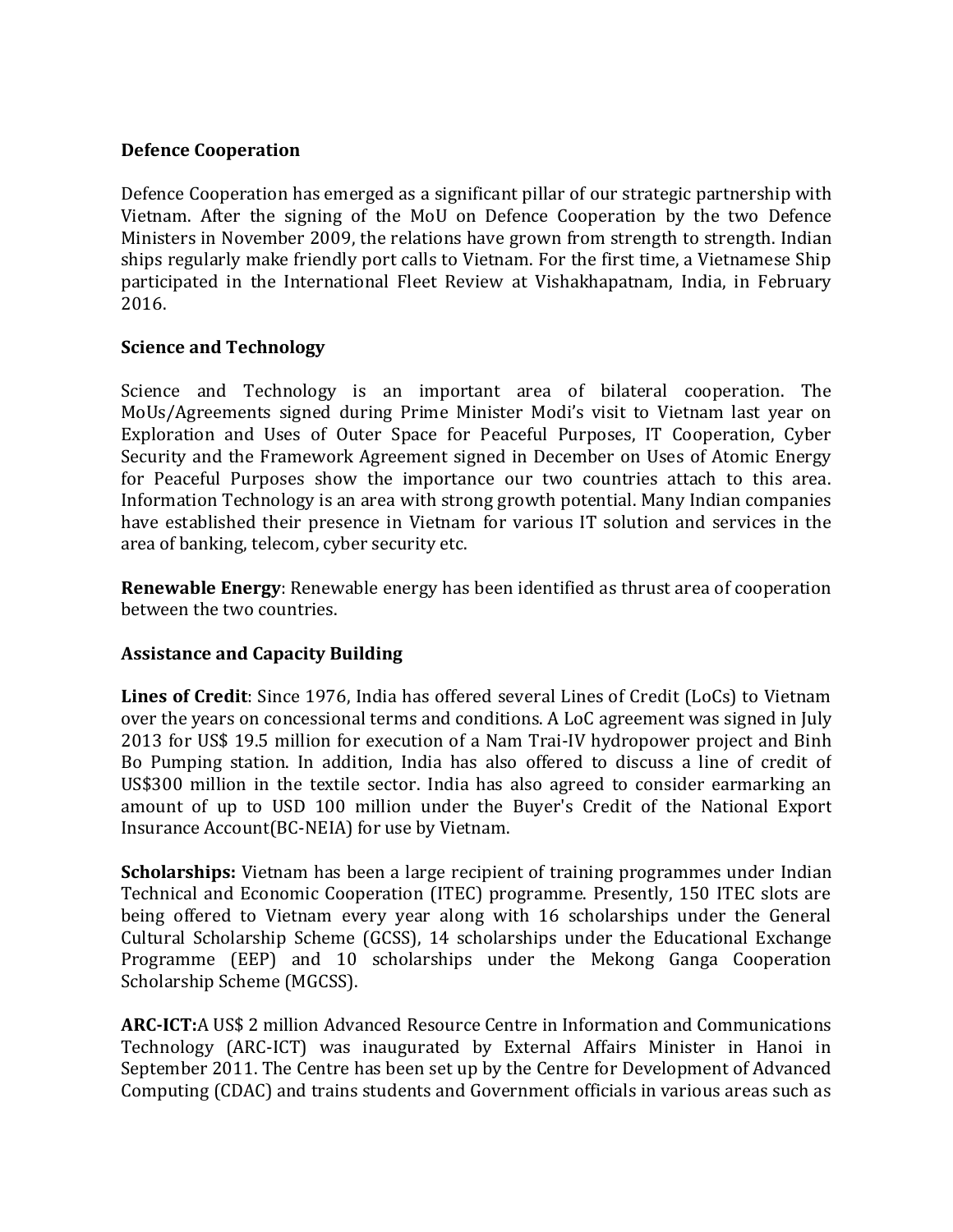web designing, network systems, java, GIS applications and e-governance.

**Gift of High Performance Computer:**On 12 November 2013, the High Performance Computing facility at the Hanoi University of Science & Technology was inaugurated by Vice Minister of Education and Training Mr. Tran Quang Quy, Ambassador Preeti Saran and Director General of CDAC Shri Rajat Moona. The 16-node cluster with basic visualization laboratory and a 5-node Grid Computing facility at an estimated cost of Rs. 4.7 crore has been gifted to Vietnam by India. This is the highest configuration of supercomputer ever gifted by Indian Government till date.

**Indira Gandhi Hi-Tech Crime Laboratory**: This Rs 2 crore grant assistance project to establish a Hi-Tech Crime Laboratory in Ha Noi. The MoU on this project was signed in November 2013.

### **Assistance to Vietnam within the ASEAN framework**

India has set up the Vietnam-India Center for English Language Training in Danang in July 2007 and the Vietnam-India Entrepreneurship Development Centre in Hanoi in May 2006 as part of its support to the Initiative for ASEAN Integration providing technical assistance to the Government of Vietnam.

The Vietnam-India Centre for English Language Training at the Technical University in Nha Trang is also running successfully. There is also a proposal to set up a Centre for Excellence in Software Development and Training in Ho Chi Minh City.

A proposal to set up a Centre for Satellite Tracking and Data Reception and an Imaging facility in Vietnam under ASEAN-India Cooperation mechanism is under consideration. The Centre will be fully funded by India and ISRO will be the implementing agency. It will utilise data provided by Indian remote sensing satellites and harness it for multiple developmental applications.

Assistance through IBSA: IBSA funded Rice Seed Improvement Project in Danang is ongoing with a grant from IBSA fund of US\$ 529,000. An e-learning project for medical training at the Haiphong Medical University has been completed. It is expected to be formally inaugurated in the coming months.

In 2016, under the India CLMV Quick Impact Revolving fund, four Quick Impact Projects with total amount of US\$173,000 were implemented in four provinces of Ha Giang, Dien Bien, Bac Giang and Quang Binh province. They included (i) Construction of Dormitory for Staff and teachers of Ban Che Primary School at Tan Tien Commune, Hoang Su Phi district and Construction of Intern House for students of the Ta Lung Primary School for Ethnic Minorities (ii) Construction of Co Man Campus and Che Can Campus of Muong Phuong Kindergarten of Dien Bien District, Dien Bien Province, Northern Viet Nam (iii) Re-construction of Thanh Trach Primary School No. 2, Thanh Trach Commune, Bo Trach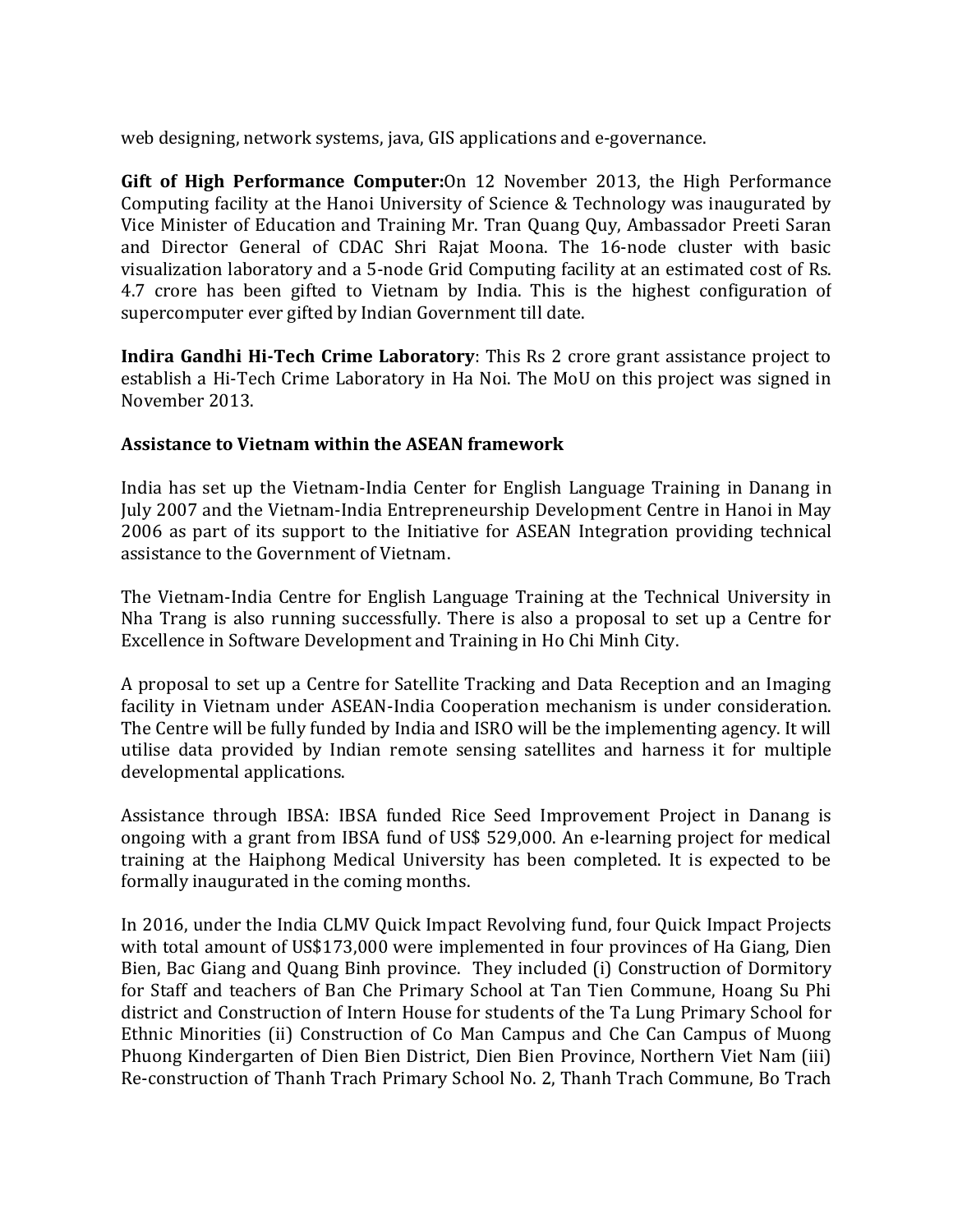District and Reconstruction of the Bac Dinh Kindergarten, Nong Truong Viet Trung town, Bo Trach District, Quang Binh (iv) Construction of one classroom, kitchen, surrounding fence and play yard at Kindergarten No. 1 in Mai Trung Commune, Hiep Hoa District, Bac Giang Province.

## **Cultural Relations and People to People Exchanges**

The Indian Cultural Centre opened in Hanoi in September 2016, with the objective of strengthening India's cultural presence in Vietnam. Regular yoga, dance and music classes are held at the Centre.

Commemorating the 45th anniversary of the establishment of diplomatic relations and 10th anniversary of the establishment of Strategic Partnership, 2017 is being celebrated as the Year of Friendship. Many cultural events, food festivals, exhibitions and academic seminars and conferences are being held through the year.

A Festival of India was held in Vietnam from 5-15 March 2014. It was held in three cities – Hanoi, Danang and Ho Chi Minh City and had the following components: Classical Dance Recital by Sangeet Natak Academy, Buddhist Festival by Central Institute of Himalayan Cultural Studies, Food Festival, Folk dance by Kalbelia Group, Mehendi, and Yoga. All elements of the festival received an overwhelming response in Vietnam

The first ever **Indian Film Festival (IFF)** was organized in three cities of Vietnam (Danang, Hanoi and Ho Chi Minh City) from 12-23 December 2015. During the festival eight Hindi films with Vietnamese subtitles were screened. A seminar on 'Collaboration in Film making and its role in promotion of Tourism' was organized on 19th December 2015, in Hanoi. The inauguration of Film Festival and the seminar were attended by 11 Film producers/Directors from India apart from Vietnamese dignitaries and film producers/directors.

### **Hanoi International Film Festival**

India was one of the partner countries in the November 2016 Hanoi International Film Festival (1-5 Nov). The Directorate of Film Festival, New Delhi provided four films for screening at the Festival. On 3rd November, a roundtable on Indian Cinema was organized where Ambassador and Panelists like Adoor Gopalakrishna, Aruna Vasudev and Peter Hien took part. Several Indian films were screened during the Festival.

### **India-Vietnam**

On the occasion of the  $45<sup>th</sup>$  anniversary of the establishment of diplomatic relations between India and Vietnam and the  $10<sup>th</sup>$  anniversary of the establishment of Strategic Partnership, the Vietnam Buddhist Sangha in collaboration with the Vietnam-India Friendship Association (VIFA) and the Embassy of India, in Hanoi, organized a major four-day "Buddhist Festival - Days of India" in Tay Thien, Tam Dao District, Vinh Phuc Province. An important delegation comprising 200 monks and nuns from Ladhak and